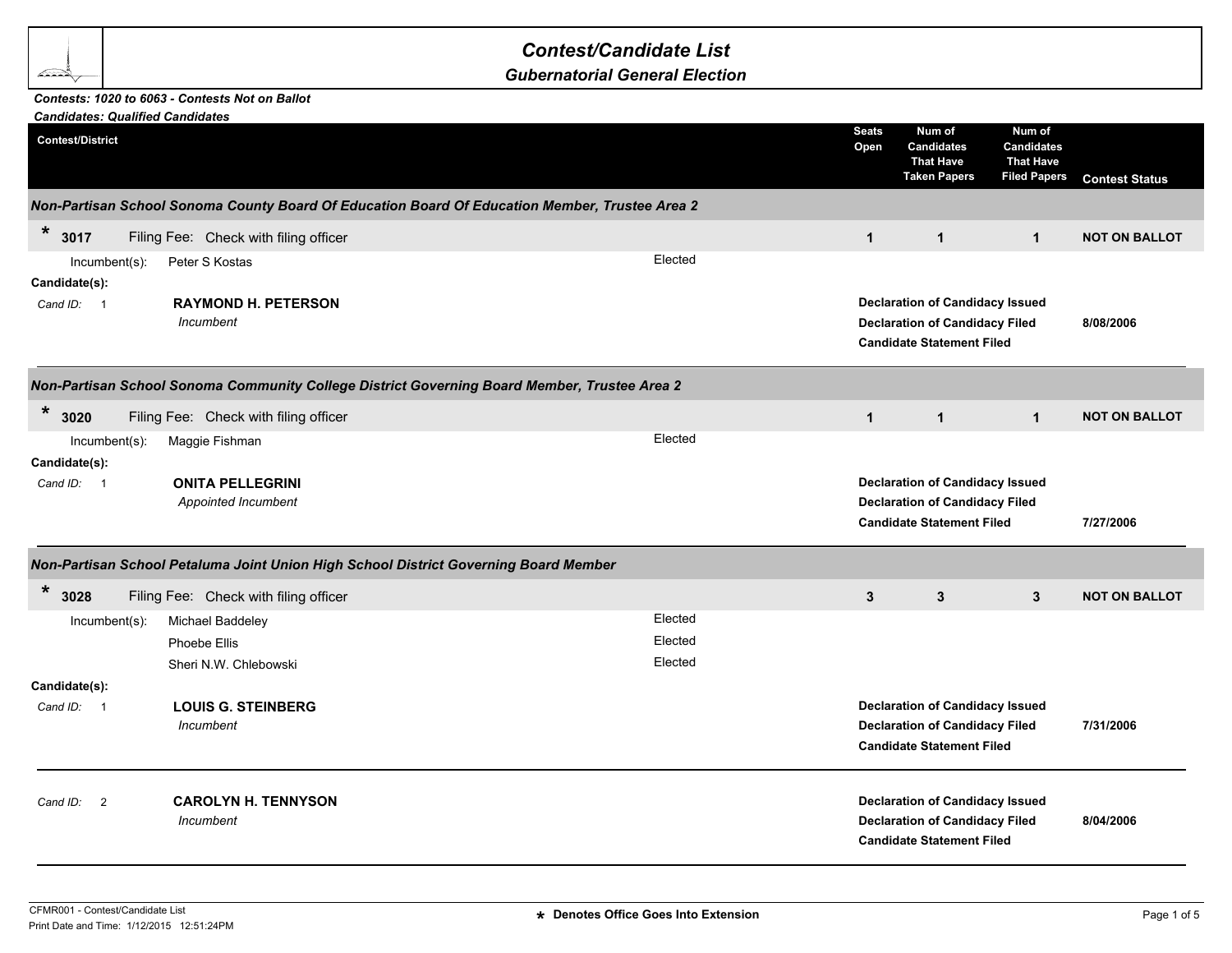| <b>Contest/District</b> |                                                                                      |                   | <b>Seats</b><br>Open                                                                                                | Num of<br><b>Candidates</b><br><b>That Have</b><br><b>Taken Papers</b>                                              | Num of<br><b>Candidates</b><br><b>That Have</b><br><b>Filed Papers</b> | <b>Contest Status</b>  |
|-------------------------|--------------------------------------------------------------------------------------|-------------------|---------------------------------------------------------------------------------------------------------------------|---------------------------------------------------------------------------------------------------------------------|------------------------------------------------------------------------|------------------------|
|                         | Non-Partisan School Petaluma Joint Union High School District Governing Board Member |                   |                                                                                                                     |                                                                                                                     |                                                                        |                        |
| 3028                    | Filing Fee: Check with filing officer                                                |                   | $\mathbf{3}$                                                                                                        | $\mathbf{3}$                                                                                                        | 3                                                                      | <b>NOT ON BALLOT</b>   |
| Cand ID: 3              | <b>CHRISTINA T. KAUK</b><br>Incumbent                                                |                   |                                                                                                                     | <b>Declaration of Candidacy Issued</b><br><b>Declaration of Candidacy Filed</b><br><b>Candidate Statement Filed</b> |                                                                        | 8/09/2006              |
|                         | Non-Partisan School Petaluma Joint Union High School District Governing Board Member |                   |                                                                                                                     |                                                                                                                     |                                                                        |                        |
| $\ast$<br>3029          | Filing Fee: Check with filing officer                                                |                   | $\overline{2}$                                                                                                      | $\mathbf{1}$                                                                                                        | $\mathbf 1$                                                            | <b>NOT ON BALLOT</b>   |
| Incumbent(s):           | Mary Schafer                                                                         | Elected           |                                                                                                                     |                                                                                                                     |                                                                        |                        |
|                         | <b>Troy Sanderson</b>                                                                | Elected           |                                                                                                                     |                                                                                                                     |                                                                        |                        |
| Candidate(s):           |                                                                                      |                   |                                                                                                                     |                                                                                                                     |                                                                        |                        |
| Cand ID: 1              | <b>TROY SANDERSON</b><br>Appointed Incumbent                                         |                   | <b>Declaration of Candidacy Issued</b><br><b>Declaration of Candidacy Filed</b><br><b>Candidate Statement Filed</b> |                                                                                                                     |                                                                        | 8/07/2006              |
|                         | Non-Partisan District Marin Resource Conservation District Director                  |                   |                                                                                                                     |                                                                                                                     |                                                                        |                        |
| $\ast$<br>6012          | Filing Fee: Check with filing officer                                                |                   | $\overline{2}$                                                                                                      | $\overline{2}$                                                                                                      | $\overline{2}$                                                         | <b>NOT ON BALLOT</b>   |
| $Incumbent(s)$ :        | Sally Gale                                                                           | Elected           |                                                                                                                     |                                                                                                                     |                                                                        |                        |
|                         | Robert Waldo Giacomini                                                               | Elected           |                                                                                                                     |                                                                                                                     |                                                                        |                        |
| Candidate(s):           |                                                                                      |                   |                                                                                                                     |                                                                                                                     |                                                                        |                        |
| Cand ID: 1              | <b>ROBERT WALDO GIACOMINI</b><br>Incumbent                                           |                   |                                                                                                                     | <b>Declaration of Candidacy Issued</b><br><b>Declaration of Candidacy Filed</b><br><b>Candidate Statement Filed</b> |                                                                        | 8/09/2006<br>8/09/2006 |
| Cand ID:<br>2           | <b>SALLY GALE</b><br>Incumbent                                                       |                   |                                                                                                                     | <b>Declaration of Candidacy Issued</b><br><b>Declaration of Candidacy Filed</b><br><b>Candidate Statement Filed</b> |                                                                        | 8/09/2006<br>8/11/2006 |
|                         | <b>Non-Partisan District Bolinas Fire Protection District Director</b>               |                   |                                                                                                                     |                                                                                                                     |                                                                        |                        |
| $\ast$<br>6015          | Filing Fee: Check with filing officer                                                |                   | $\mathbf{3}$                                                                                                        | $\mathbf{1}$                                                                                                        | $\mathbf{1}$                                                           | <b>NOT ON BALLOT</b>   |
| Incumbent(s):           | Sydney Bass                                                                          | Appointed in Lieu |                                                                                                                     |                                                                                                                     |                                                                        |                        |
|                         | David Leon Kimball                                                                   | Elected           |                                                                                                                     |                                                                                                                     |                                                                        |                        |
|                         | <b>Edward Chiera</b>                                                                 | Elected           |                                                                                                                     |                                                                                                                     |                                                                        |                        |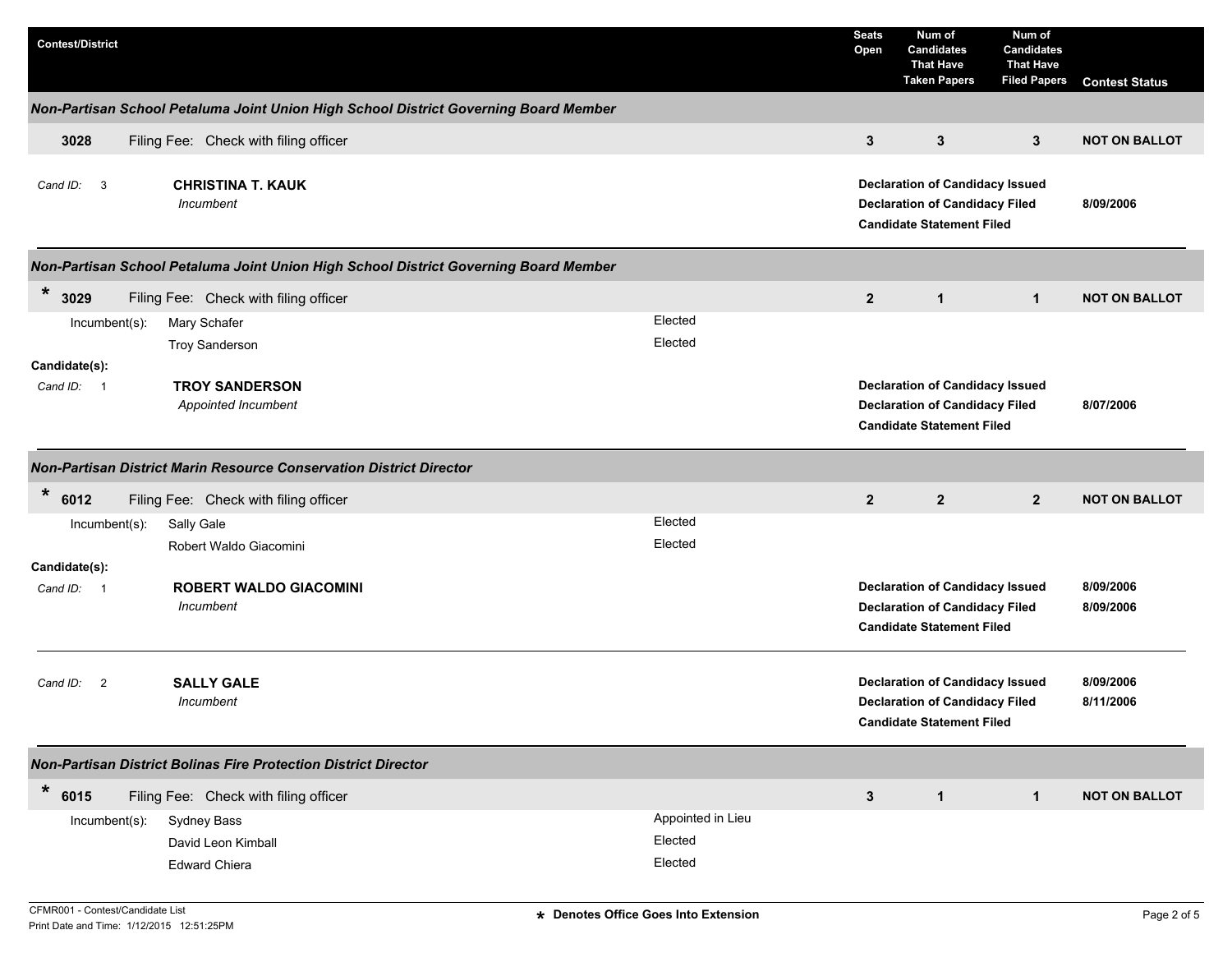| <b>Contest/District</b>     |                                                                        |                                 | <b>Seats</b><br>Open | Num of<br><b>Candidates</b><br><b>That Have</b><br><b>Taken Papers</b>                                              | Num of<br><b>Candidates</b><br><b>That Have</b><br><b>Filed Papers</b> | <b>Contest Status</b>               |
|-----------------------------|------------------------------------------------------------------------|---------------------------------|----------------------|---------------------------------------------------------------------------------------------------------------------|------------------------------------------------------------------------|-------------------------------------|
|                             | <b>Non-Partisan District Bolinas Fire Protection District Director</b> |                                 |                      |                                                                                                                     |                                                                        |                                     |
| 6015                        | Filing Fee: Check with filing officer                                  |                                 | $\mathbf{3}$         | $\mathbf{1}$                                                                                                        | $\mathbf 1$                                                            | <b>NOT ON BALLOT</b>                |
| Candidate(s):<br>Cand ID: 1 | <b>MARY LUCILE REID</b><br>Appointed Incumbent                         |                                 |                      | <b>Declaration of Candidacy Issued</b><br><b>Declaration of Candidacy Filed</b><br><b>Candidate Statement Filed</b> |                                                                        | 7/20/2006<br>8/08/2006              |
|                             | <b>Non-Partisan District Bolinas Fire Protection District Director</b> |                                 |                      |                                                                                                                     |                                                                        |                                     |
| $\ast$<br>6016              | Filing Fee: Check with filing officer                                  |                                 | $\mathbf{2}$         | $\mathbf{2}$                                                                                                        | $\mathbf{2}$                                                           | <b>NOT ON BALLOT</b>                |
| $Incumbent(s)$ :            | Anna Elizabeth Gade<br>Judith Bloom Shaw                               | Elected<br>Appointed to Vacancy |                      |                                                                                                                     |                                                                        |                                     |
| Candidate(s):<br>Cand ID: 1 | PHILLIP G. BINLEY<br>Incumbent                                         |                                 |                      | <b>Declaration of Candidacy Issued</b><br><b>Declaration of Candidacy Filed</b><br><b>Candidate Statement Filed</b> |                                                                        | 8/04/2006<br>8/04/2006              |
| Cand ID: 2                  | <b>PHILIP B. BUCHANAN</b><br>Consultant                                |                                 |                      | <b>Declaration of Candidacy Issued</b><br><b>Declaration of Candidacy Filed</b><br><b>Candidate Statement Filed</b> |                                                                        | 8/15/2006<br>8/15/2006              |
|                             | Non-Partisan District Strawberry Recreation District Director          |                                 |                      |                                                                                                                     |                                                                        |                                     |
| $\ast$<br>6035              | Filing Fee: Check with filing officer                                  |                                 | 3                    | 4                                                                                                                   | $\mathbf{3}$                                                           | <b>NOT ON BALLOT</b>                |
| $Incumbent(s)$ :            | Jeffrey Lovell Francis                                                 | Elected                         |                      |                                                                                                                     |                                                                        |                                     |
|                             | Peter Barclay Teese                                                    | Elected                         |                      |                                                                                                                     |                                                                        |                                     |
| Candidate(s):               | Sylvia Lacock Marino                                                   | Elected                         |                      |                                                                                                                     |                                                                        |                                     |
| Cand ID: 1                  | <b>JEFF FRANCIS</b><br><b>Commercial Property Manager</b>              |                                 |                      | <b>Declaration of Candidacy Issued</b><br><b>Declaration of Candidacy Filed</b><br><b>Candidate Statement Filed</b> |                                                                        | 7/26/2006<br>8/02/2006<br>8/02/2006 |
| Cand ID: 2                  | <b>JULIE ZENER</b><br>Art Consultant/Mother                            |                                 |                      | <b>Declaration of Candidacy Issued</b><br><b>Declaration of Candidacy Filed</b><br><b>Candidate Statement Filed</b> |                                                                        | 8/01/2006<br>8/10/2006<br>8/10/2006 |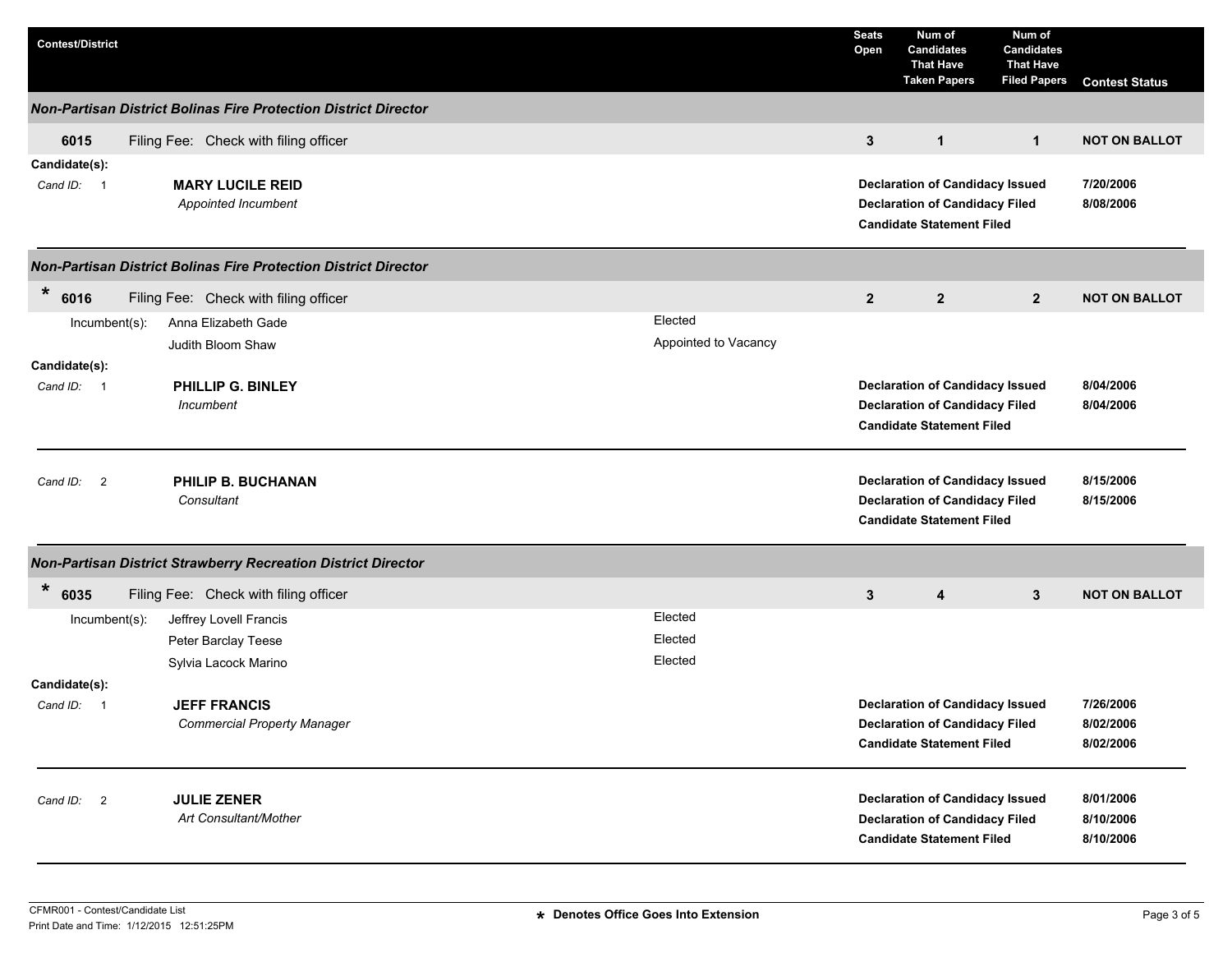| <b>Contest/District</b>                                                                                |                                      | <b>Seats</b><br>Open | Num of<br><b>Candidates</b><br><b>That Have</b><br><b>Taken Papers</b>                                              | Num of<br><b>Candidates</b><br><b>That Have</b><br><b>Filed Papers</b> | <b>Contest Status</b>               |
|--------------------------------------------------------------------------------------------------------|--------------------------------------|----------------------|---------------------------------------------------------------------------------------------------------------------|------------------------------------------------------------------------|-------------------------------------|
| Non-Partisan District Strawberry Recreation District Director                                          |                                      |                      |                                                                                                                     |                                                                        |                                     |
| 6035<br>Filing Fee: Check with filing officer                                                          |                                      | 3                    | 4                                                                                                                   | 3                                                                      | <b>NOT ON BALLOT</b>                |
| <b>JENNIFER M. KLOPFER</b><br>Cand ID: 3<br><b>Financial Consultant</b>                                |                                      |                      | <b>Declaration of Candidacy Issued</b><br><b>Declaration of Candidacy Filed</b><br><b>Candidate Statement Filed</b> |                                                                        | 8/01/2006<br>8/03/2006              |
| Non-Partisan District Strawberry Recreation District Director                                          |                                      |                      |                                                                                                                     |                                                                        |                                     |
| $\ast$<br>6036<br>Filing Fee: Check with filing officer                                                |                                      | $\overline{2}$       | $\overline{2}$                                                                                                      | $\mathbf{1}$                                                           | <b>NOT ON BALLOT</b>                |
| Incumbent(s):<br><b>Cale Barrett Nichols</b><br>Pamela Gay Bohner                                      | Elected<br>Elected                   |                      |                                                                                                                     |                                                                        |                                     |
| Candidate(s):<br><b>ISIS SPINOLA-SCHWARTZ</b><br>Cand ID: 2<br>Appointed Incumbent                     |                                      |                      | <b>Declaration of Candidacy Issued</b><br><b>Declaration of Candidacy Filed</b><br><b>Candidate Statement Filed</b> |                                                                        | 8/08/2006<br>8/11/2006<br>8/11/2006 |
| Non-Partisan District Marin Municipal Water District Director Division 1                               |                                      |                      |                                                                                                                     |                                                                        |                                     |
| $\ast$<br>6055<br>Filing Fee: Check with filing officer                                                |                                      | $\mathbf{1}$         | $\mathbf{1}$                                                                                                        | $\mathbf{1}$                                                           | <b>NOT ON BALLOT</b>                |
| John Collins Gibson<br>Incumbent(s):<br>Candidate(s):<br><b>JACK GIBSON</b><br>Cand ID: 1<br>Incumbent | Elected                              |                      | <b>Declaration of Candidacy Issued</b><br><b>Declaration of Candidacy Filed</b><br><b>Candidate Statement Filed</b> |                                                                        | 7/20/2006<br>8/10/2006<br>8/10/2006 |
| Non-Partisan District Marin Municipal Water District Director Division 4                               |                                      |                      |                                                                                                                     |                                                                        |                                     |
| $\ast$<br>6058<br>Filing Fee: Check with filing officer                                                |                                      | $\mathbf{1}$         | $\mathbf{1}$                                                                                                        | $\mathbf{1}$                                                           | <b>NOT ON BALLOT</b>                |
| Cynthia L Koehler<br>$Incumbent(s)$ :<br>Candidate(s):                                                 | Elected                              |                      |                                                                                                                     |                                                                        |                                     |
| Cand ID: 1<br><b>CYNTHIA L. KOEHLER</b><br>Incumbent                                                   |                                      |                      | <b>Declaration of Candidacy Issued</b><br><b>Declaration of Candidacy Filed</b><br><b>Candidate Statement Filed</b> |                                                                        | 7/17/2006<br>8/04/2006<br>8/04/2006 |
| Non-Partisan District Stinson Beach County Water District Director                                     |                                      |                      |                                                                                                                     |                                                                        |                                     |
| $\ast$<br>6063<br>Filing Fee: Check with filing officer                                                |                                      | $\mathbf{2}$         | $\mathbf{2}$                                                                                                        | $\mathbf{2}$                                                           | <b>NOT ON BALLOT</b>                |
| Incumbent(s):<br>Lawrence A Baskin                                                                     | Elected                              |                      |                                                                                                                     |                                                                        |                                     |
| CFMR001 - Contest/Candidate List                                                                       | * Denotes Office Goes Into Extension |                      |                                                                                                                     |                                                                        | Page 4 of 5                         |